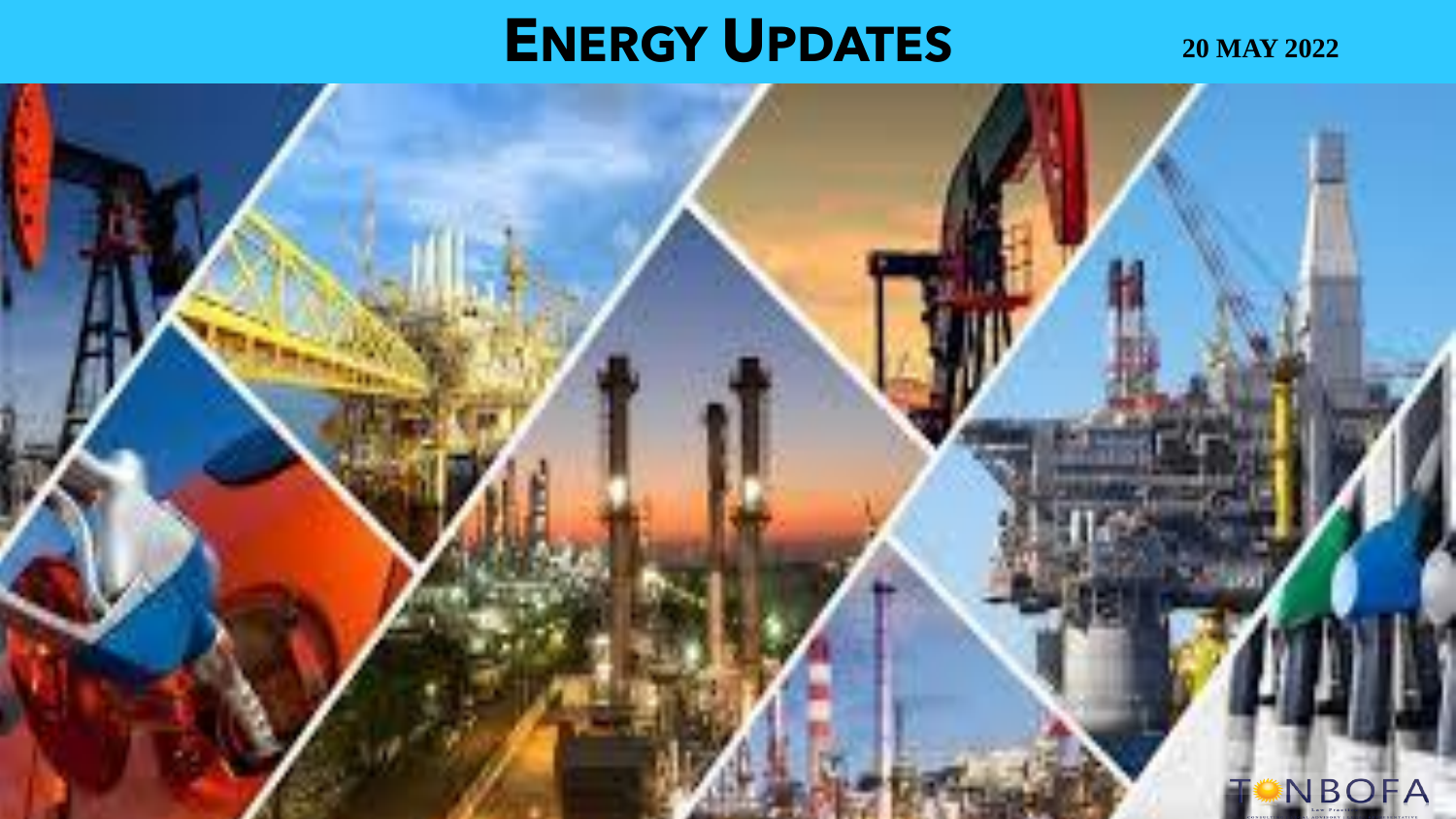## NNPC Moves to Stop \$1.6bn Seplat, Exxonmobil Deal with Major Counter-**Offer**

- ➢Following reports on the failed assets acquisition deal between Seplat Energy and ExxonMobil, investigation has shown that the state oil company, the Nigerian National Petroleum Corporation, has made a mouth-watering offer to acquire the assets, sources close to the deal disclosed to The PUNCH.
- ➢ExxonMobil and Seplat Energy had recently announced a \$1.6bn sales agreement deal that would see Seplat purchase ExxonMobil's complete shares in the state-owned oil firm.
- ➢However, just when all hopes were high for the completion of the deal, a letter dated May 16, 2022, by the Nigerian Upstream Petroleum Regulatory Commission to ExxonMobil, stated that the deal could no longer hold because the NNPC had exercised its right of pre-emption first refusal on the assets as part of a new era to focus solely on building the long-term profitability of the NNPC Ltd.
- ➢The state-owned oil firm is the major shareholder in the Joint Ventures (JV) with ExxonMobil.
- ➢The NNPC will officially debut in July, and The PUNCH gathered that its bid to acquire ExxonMobil's assets is part of the Corporation's expansion plan.

#### <https://punchng.com/>

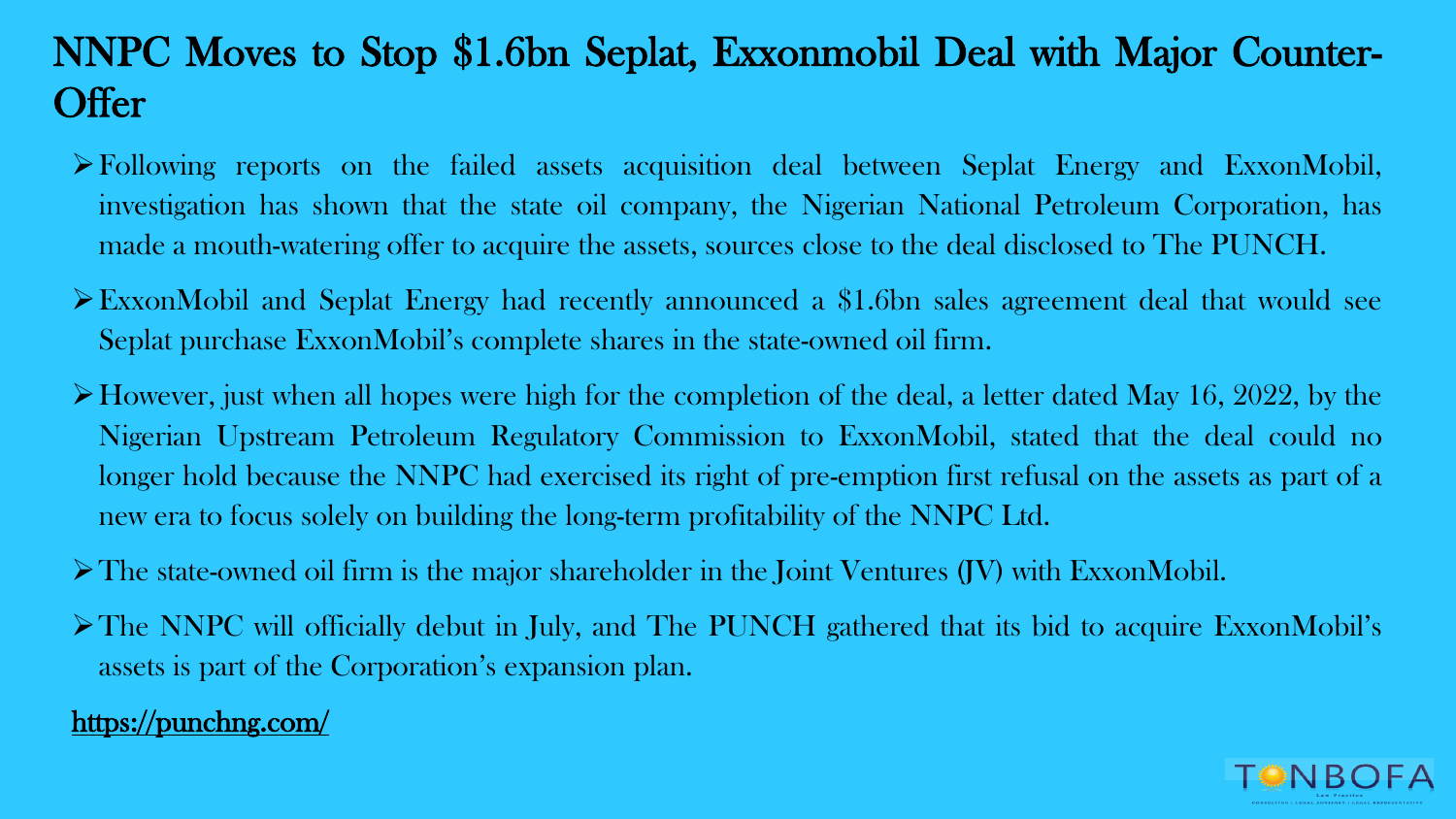## SENEGAL: Supported by Siemens, Africa GreenTec's Solar ImpactSite Lands in Ndiob

- ➢German start-up Africa GreenTec is continuing its expansion in West Africa with the commissioning of an ImpactSite in the village of Ndiob in Senegal. It is a set of facilities providing essential services thanks to solar photovoltaic energy.
- ➢Africa GreenTec is bringing a different vision of electrification to Senegal. The start-up based in Hesse (Germany) has just launched an ImpactSite in Ndiob, a locality located in the centre-west of Senegal. In contrast to the conventional solar mini-grids deployed on a massive scale in sub-Saharan Africa, the technology presented by Africa GreenTec offers other essential services needed in rural areas of Africa.
- $\triangleright$  The ImpactSite in the village of Ndiob is equipped with a 50 kWp solar photovoltaic system mounted on containers equipped with batteries. These batteries store the electricity and distribute it after sunset or in bad weather. The whole system distributes clean electricity through a 5 km low voltage grid. The Ndiob ImpactSite is also equipped with a treatment and desalination system capable of providing 2,000 litres of drinking water per hour.

#### <https://www.afrik21.africa/>

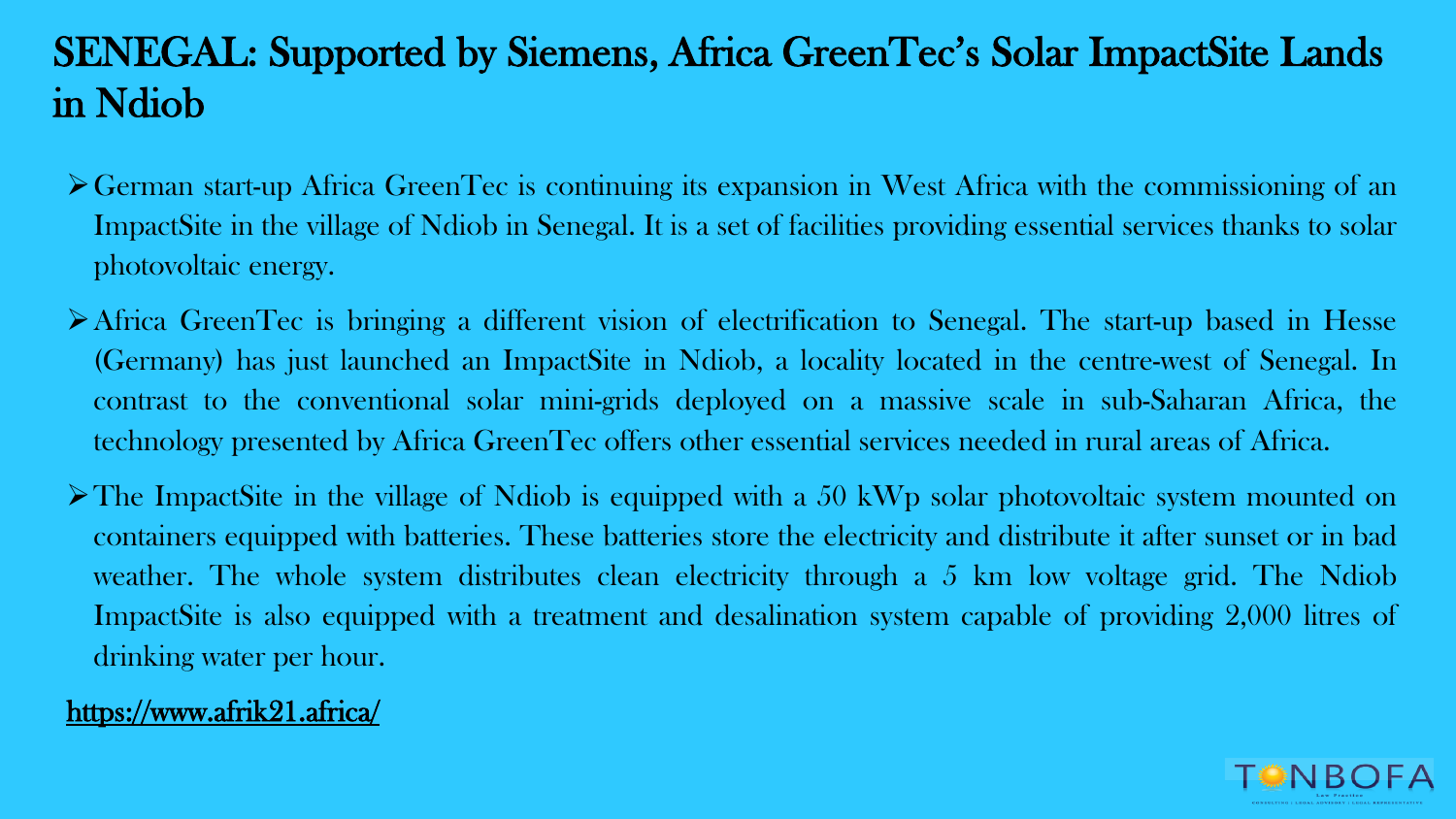#### Nigeria and UAE Collaborate on Renewable Energy with Innovative Tech

- ➢The Federal Government in Nigeria, in an effort to improve electricity supply in the country, will collaborate with the United Arab Emirates (UAE) on renewable energy.
- ➢The Minister of Power, Abubakar Aliyu, received the SamPro Group, a delegation from the UAE in his office. The collaboration is an effort to boost the development needs in Nigeria through improving electricity supply. This will include renewable energy which will be facilitated by cutting-edge technologies.
- ➢The visit which was held on Tuesday, May 17, 2022, was led by Dr Kassim Gidado, and follows on from an earlier discussion on renewable energy during the visit of the Minister of Power to Dubai.

<https://www.esi-africa.com/>



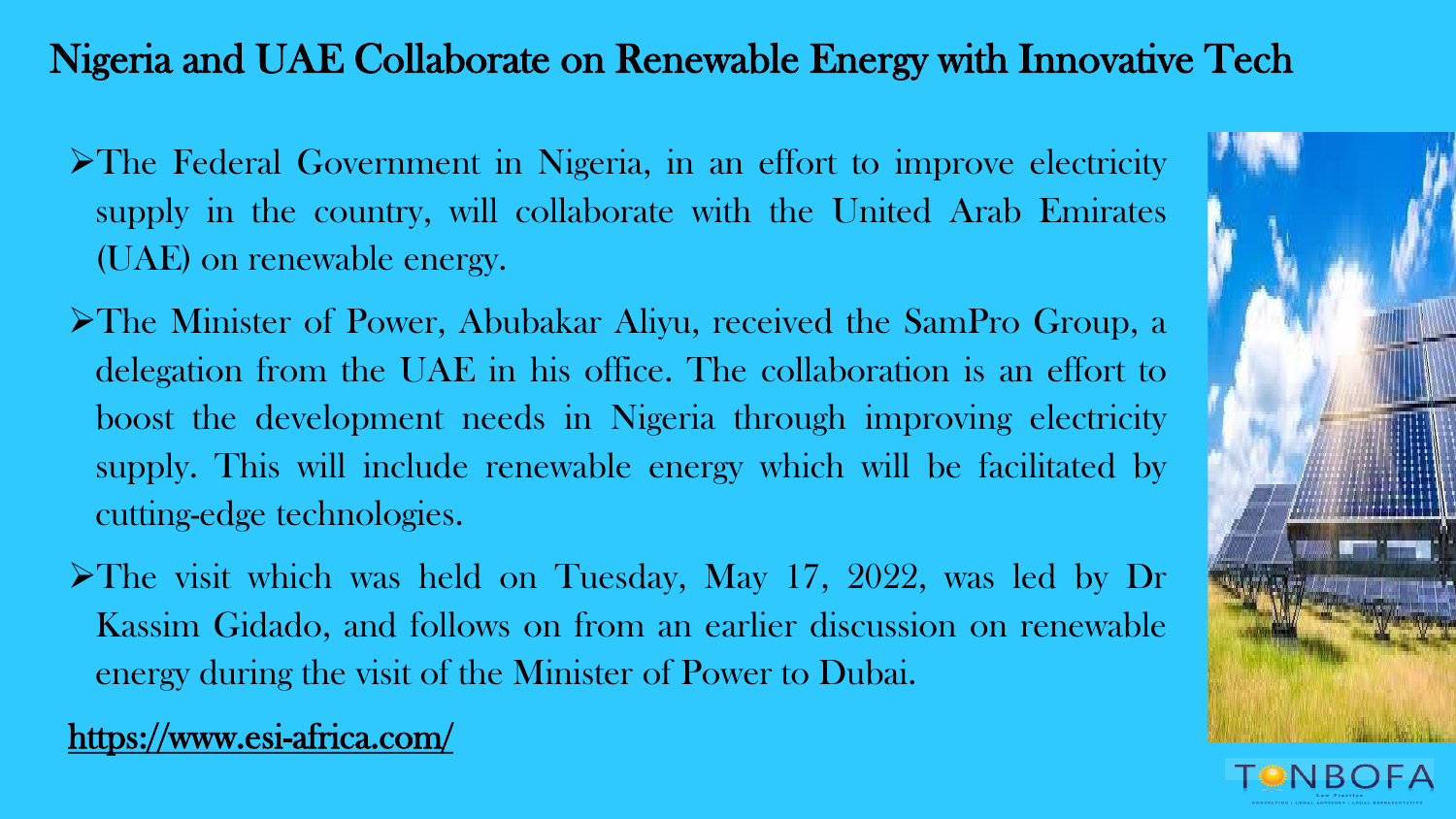#### Afreximbank, APPO Sign Up to Energy Bank Plan

- ➢Afreximbank has signed a memorandum of understanding (MoU) with the African Petroleum Producers Organization (APPO), with the dream of creating an energy bank.
- ➢The organisations signed the agreement at the ongoing CAPE VIII 8th African Petroleum Congress and Exhibition in Luanda.
- ➢A statement from Afreximbank said the African Energy Transition Bank came in response to the tougher outlook for trade and project financing. The plan "acknowledges the impact of climate change", it said, and acknowledges that poverty drives environmental degradation – as people burn trees for cooking, for instance.
- ➢The plan would support an "Africa-led energy transition strategy", Afreximbank said. This would be "consistent with the goal of preserving the environment and livelihoods".
- <https://www.energyvoice.com/>

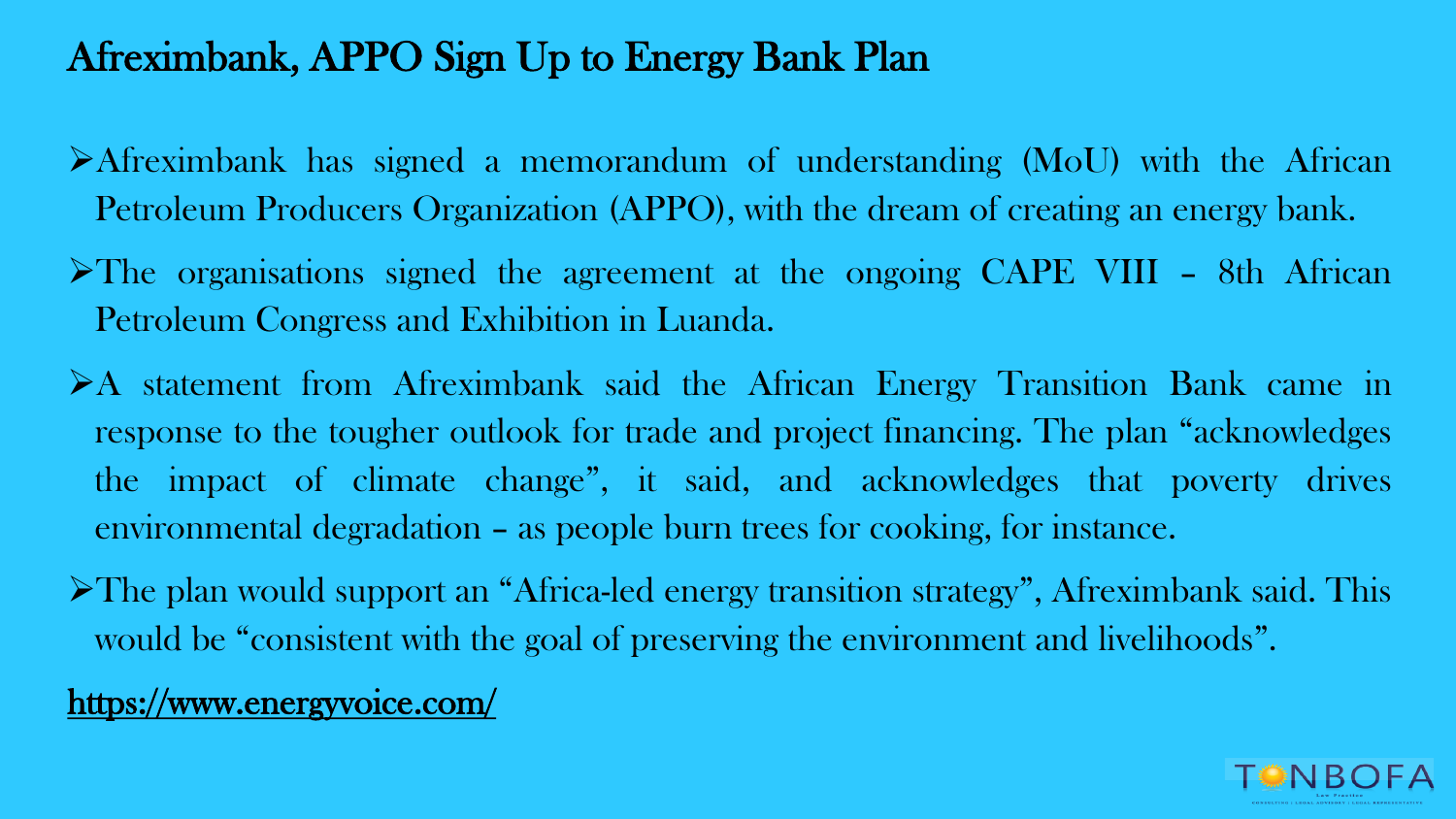## MOROCCO: Xlinks and Octopus Join Forces to Export Green Energy to the UK

- ➢ The British company Xlinks has announced that Octopus Energy has joined its capital. This strategic investment will support Xlinks' project to produce clean electricity in the Moroccan desert for export to the UK via an undersea cable.
- ➢ Xlinks is opening its capital to a new investor in order to accelerate its project in Morocco. It is Octopus Energy, a London-based group specialising in renewable energy. According to Xlinks, this strategic partnership augurs well for the pursuit of its energy ambitions in North Africa.
- ➢ "This partnership offers a huge opportunity to significantly reduce electricity bills and help the UK achieve carbon neutrality. This investment demonstrates Xlinks' and Octopus' ambition to deliver a greener, cheaper future for the British public," says Simon Morrish, Xlinks' chief executive. About a year ago, the London-based company announced a project to link the UK with Morocco.

#### <https://www.afrik21.africa/>

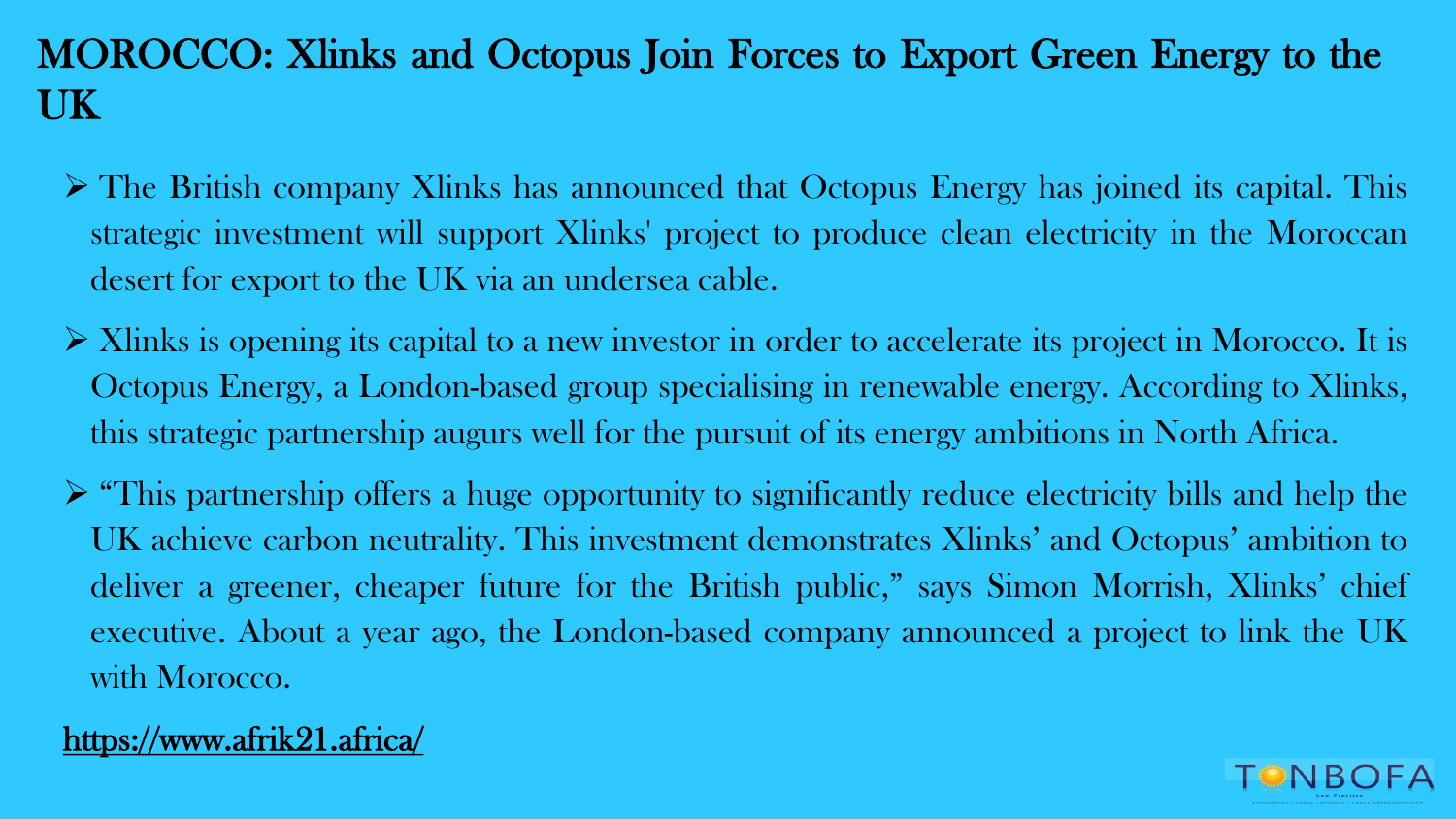## Oil Marketers, Airlines Disagree Over Local JET-A1 Price

- ➢Nigerian airline operators are currently at loggerheads with oil marketers over the rising prices of JET-A1, also known as aviation fuel.
- ➢While marketers have defended the price, which is as high as N600 per litre, airlines have insisted that it is too high, accusing marketers of exploitation.
- ➢As a result, airlines have threatened to shut down, forcing the state oil firm, NNPC Ltd., to intervene by importing two cargoes of the product and selling at lower prices to cushion the effect of high operational costs on airlines.
- ➢The entire situation has led to increases in airfares.



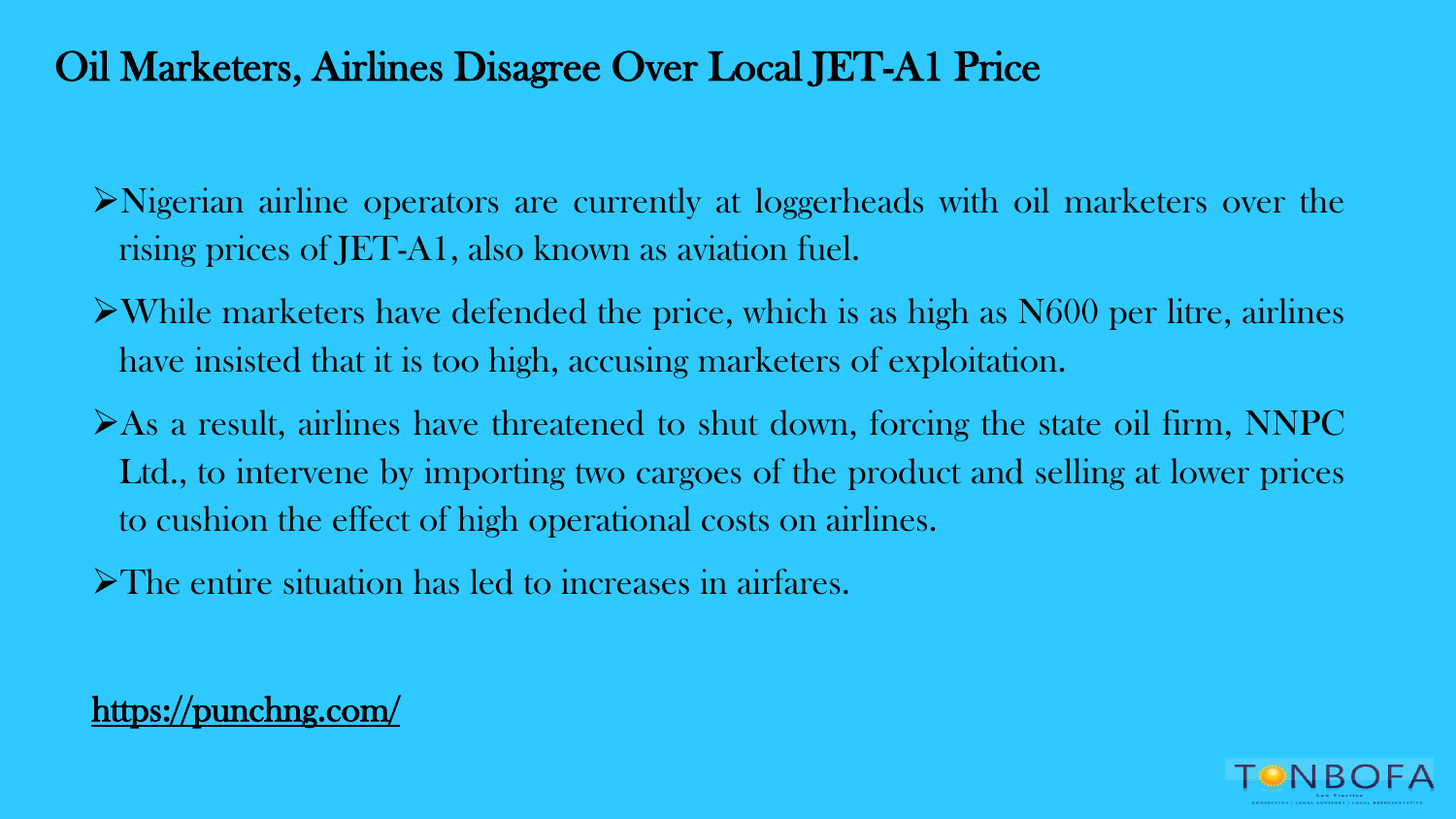## IVORY COAST: Saft to Store Electricity for The Boundiali Solar Power Plant

➢Saft, a subsidiary of the French group TotalEnergies, has been awarded the contract to install the electricity storage system for the Boundiali solar power plant. The plant, built by Côte d'Ivoire Energies (CI-Energies), will have a capacity of 37.5 MWp.

 $\triangleright$ In order to reduce the impact of the intermittency inherent in a solar power plant, Ivory Coast is banking on electricity storage. As part of the 37.5 MWp Boundiali solar project being implemented by Côte d'Ivoire Energies (CI-Energies) in the north of the country, the authorities are planning a means of storing electricity. The contract for the installation of this electricity storage system has been awarded to Saft, a company based in Levallois-Perret, France.

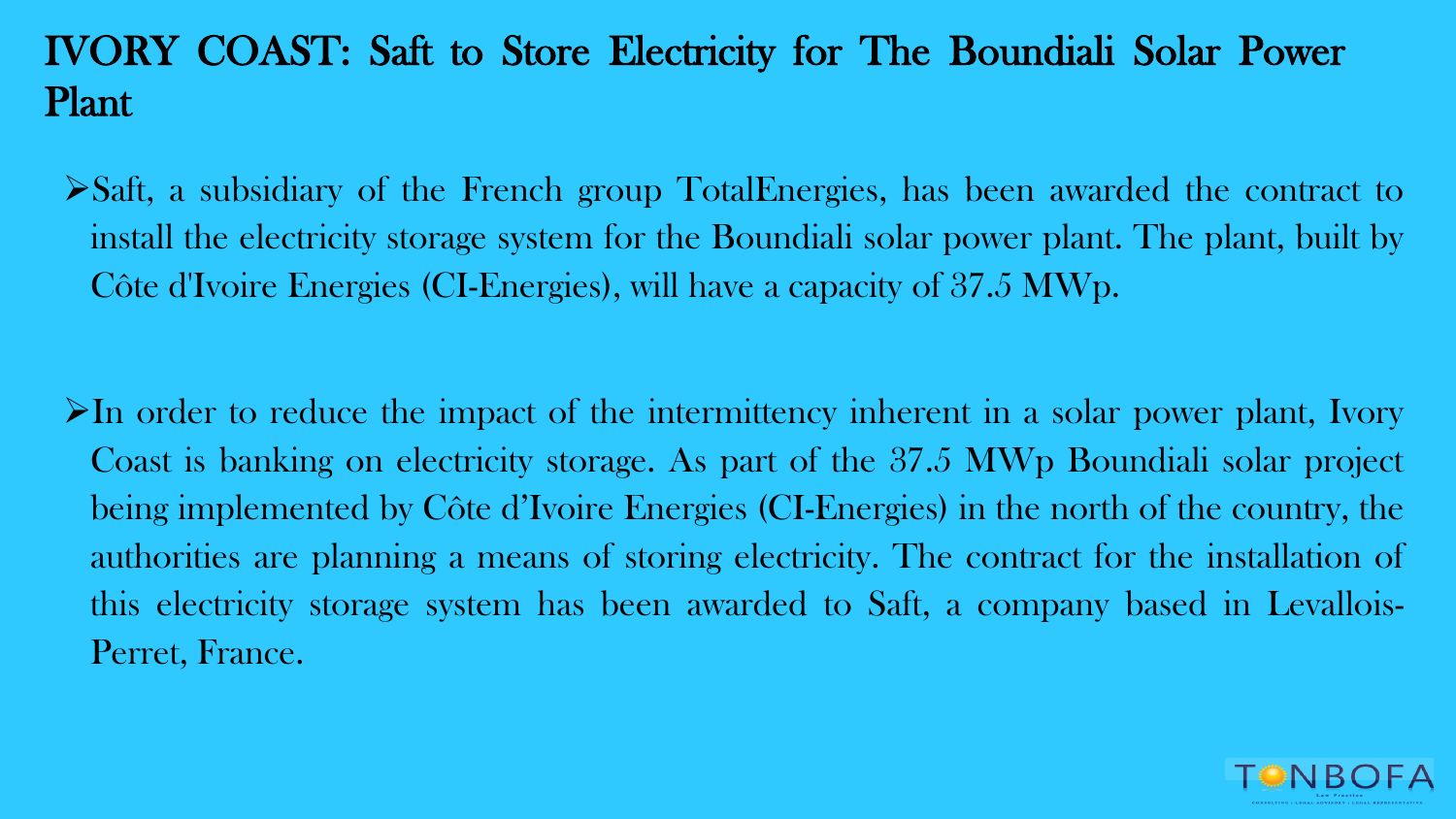➢The subsidiary of the TotalEnergies group was chosen by the contractor of the Boundiali solar project, Eiffage Énergie Systèmes, a subsidiary of the French group Eiffage. In the Bagoué region, Saft will install its Intensium Max High Energy technology. In concrete terms, the company, headed by Cédric Duclos, will install six containers equipped with lithium-ion batteries capable of storing 10 MW of electricity.

➢The 13.8 MWh storage system will also operate with energy conversion and medium voltage power plant systems. According to Saft, the installation of the electricity storage system will increase capacity and reduce the impact of intermittency in the solar plant's output to ensure predictable and reliable power to the local grid.

<https://www.afrik21.africa/>

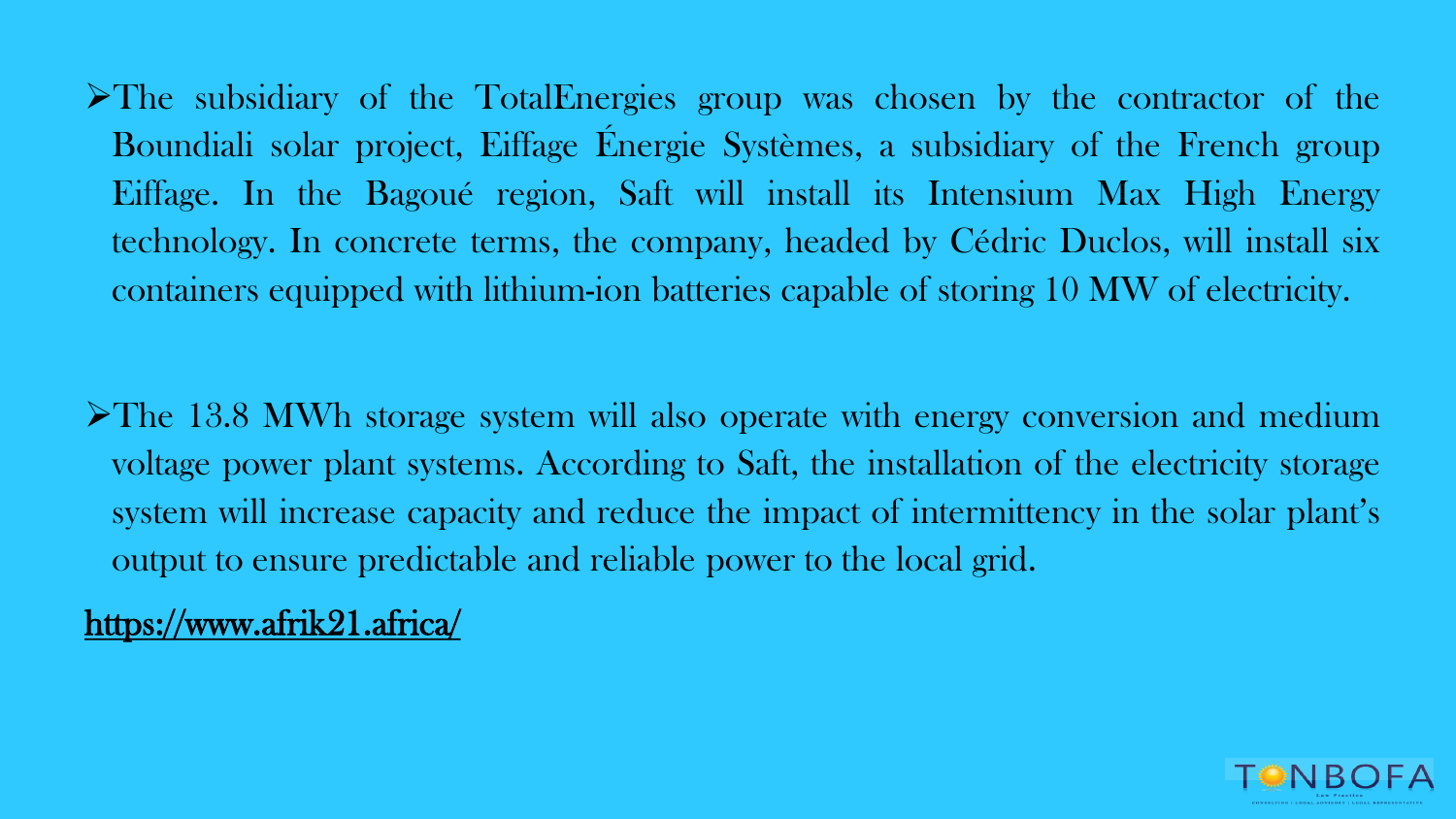#### Egypt Calls for A Shared African Position on Climate And Energy

- ➢Egypt has invited African countries to hold a consultative session on climate and energy to coordinate the African position ahead of COP27 in November.
- $\triangleright$ In a workshop held by Morocco via video conference on "the challenges of mobilising capital markets to finance the transition to a sustainable energy market," Egyptian Ambassador to Ethiopia and the African Union Mohamed Gad said Egypt strives to raise dependency on renewable energy from 18% to 45% by 2025.
- ➢Gad called on the African nations to arrive at a "fair transition" to renewable energy and secure sustainable financing of green energy projects in Africa as well as to follow up on the pledges made to Africa in COP26.
- $\triangleright$  The workshop and the consultative session, for which Egypt called, come in a series of meetings on the sidelines of the latest African Union Summit in Addis Ababa to consolidate a unified African stance on climate issues and present it in COP27, which will be held in Egypt's Sharm el-Sheikh.

#### <https://www.esi-africa.com/>